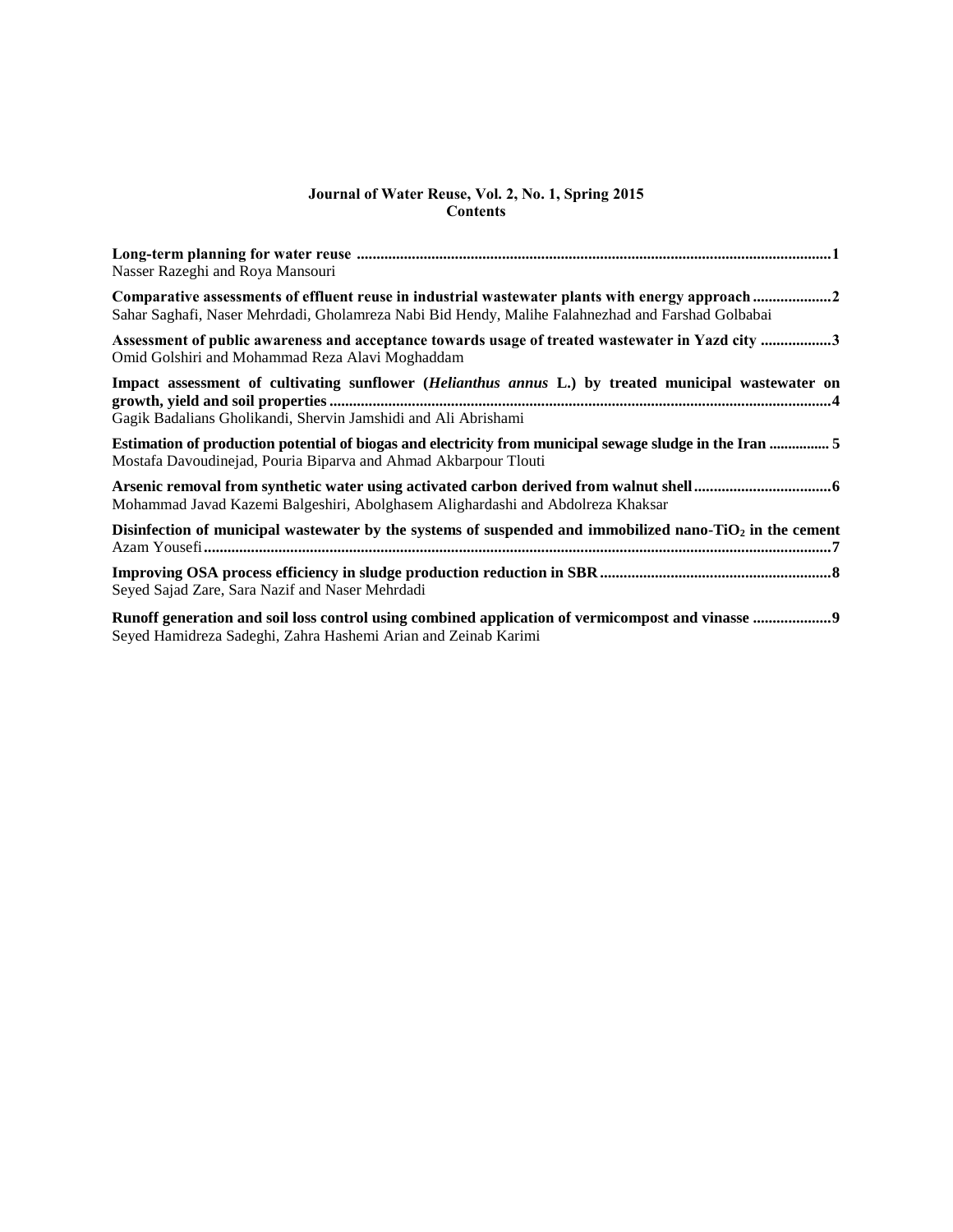# **Long-term planning for water reuse**

**Nasser Razeghi\*1 and Roya Mansouri<sup>2</sup>**

1. Department of Environmental Health Engineering, Tehran University of Medical Sciences,

P.O. Box 14155-6446, Tehran, Iran

2. M.Sc. Graduated, College of Environment and Energy, Science and Research Branch, Islamic Azad

University, P.O. Box 14778-93855, Tehran, Iran

Received: February 24, 2014 Accepted: May 24, 2015

## **ABSTRACT**

As there is an intension to facilitate the population growth of the country and if it is assumed to achieve this goal, based on 100 million populations in the country within the coming decade the following analysis is done. Based on literature and data available, the water for overall development is about 2000 cubic meter per capita per year, so we need 200 billion  $m^3$  year. But the yearly renewable water is around 120 billion  $m^3$ , and consequently there will be a shortage of about 80 billion  $m^3$ / year for the development of the country. The sanitary sewage of this population is about 6 billion  $m^3$ / year which is about 7-8 percent of the shortage. But it is about 70 percent of water needed in municipal communities. So, if the sanitary sewage is treated, it can be reused in communities and the problem of shortage can be coped. To achieve this goal we need a long term planning and investment in treatment of sanitary sewages. So, the first phase of this plan is to run pilot plants to treat the effluent of sewage treatment plants at different levels for different reuse.

**Keywords:** long-term planning, pilot plant, water resource development, water reuse.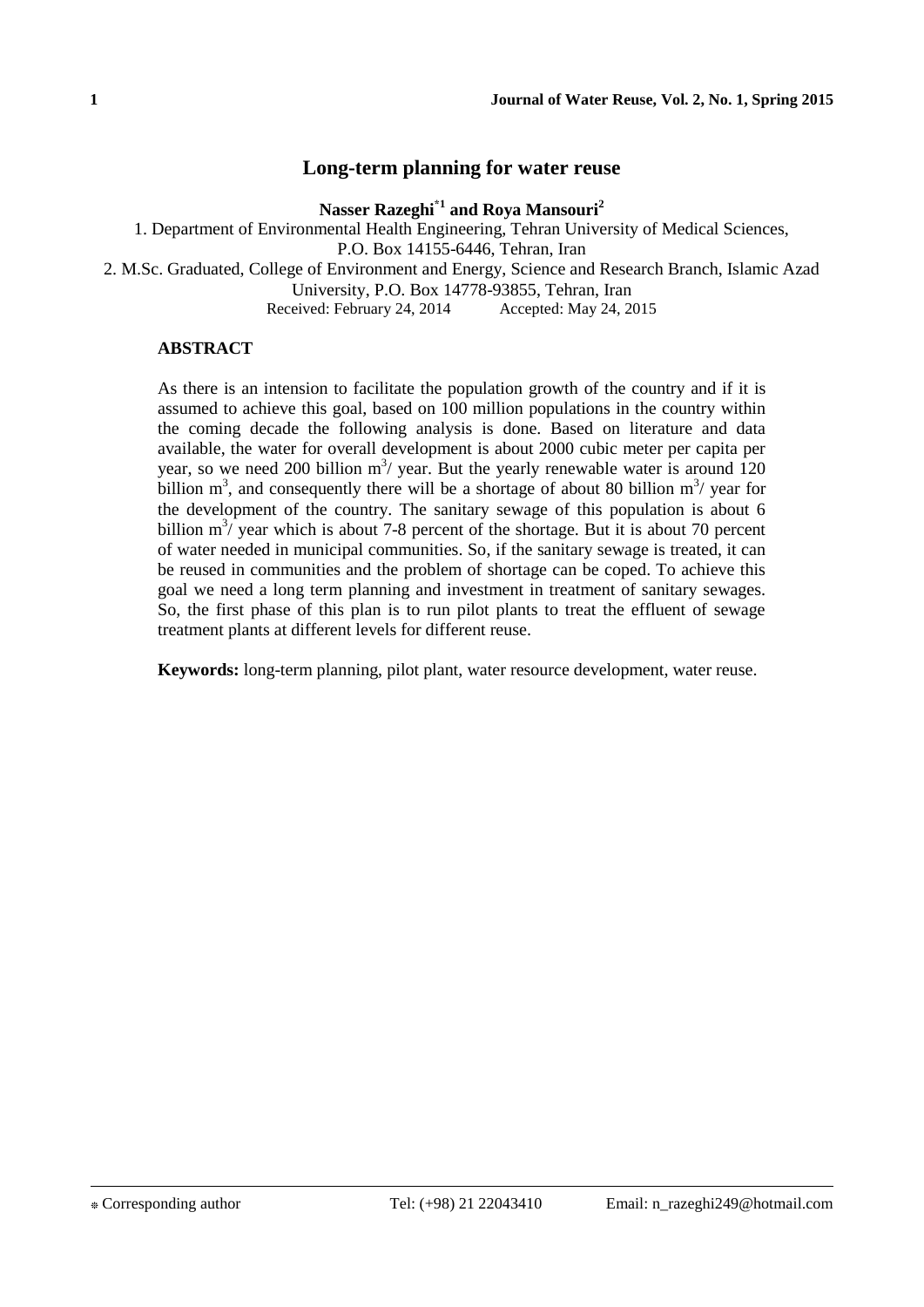## **Sahar Saghafi, Naser Mehrdadi\* , Gholamreza Nabi Bid Hendy, Malihe Falahnezhad and Farshad Golbabai**

School of Environmental Engineering, College of Environment, University of Tehran, P.O. Box 11155-4563, Tehran, Iran Received: May 19, 2014 Accepted: June 10, 2015

## **ABSTRACT**

In this research, industrial wastewater treatment plants (IWWTPs) were investigated and categorized by effluent applications and electrical energy cost. For the purpose of this research, 51 plants were assessed and results indicate that 17 plants discharged the effluent directly to the surface water that most of them are located in north of Iran and 24 plants used the effluent for irrigation. Other plants used the effluent for agricultural purposes or discharging it to near lands for feeding ground water resources and etc. Also, average monthly costs of electrical energy consumption per cubic meter of influent of those plants were investigated. IWWTPs were categorized to 5 groups of flow under 250, 250 to 500, 500 to 750, 750 to 1000 and more than 1000  $\text{m}^3/\text{day}$ . Finally, it was concluded that larger IWWTPs consume more electrical energy per cubic meter influent in comparison with smaller IWWTPs. It was concluded that according to the total costs in IWWTPs, necessity of effluent reuse should be more considered.

**Keywords:** effluent Usage, energy, industrial wastewater, reuse, treatment plant.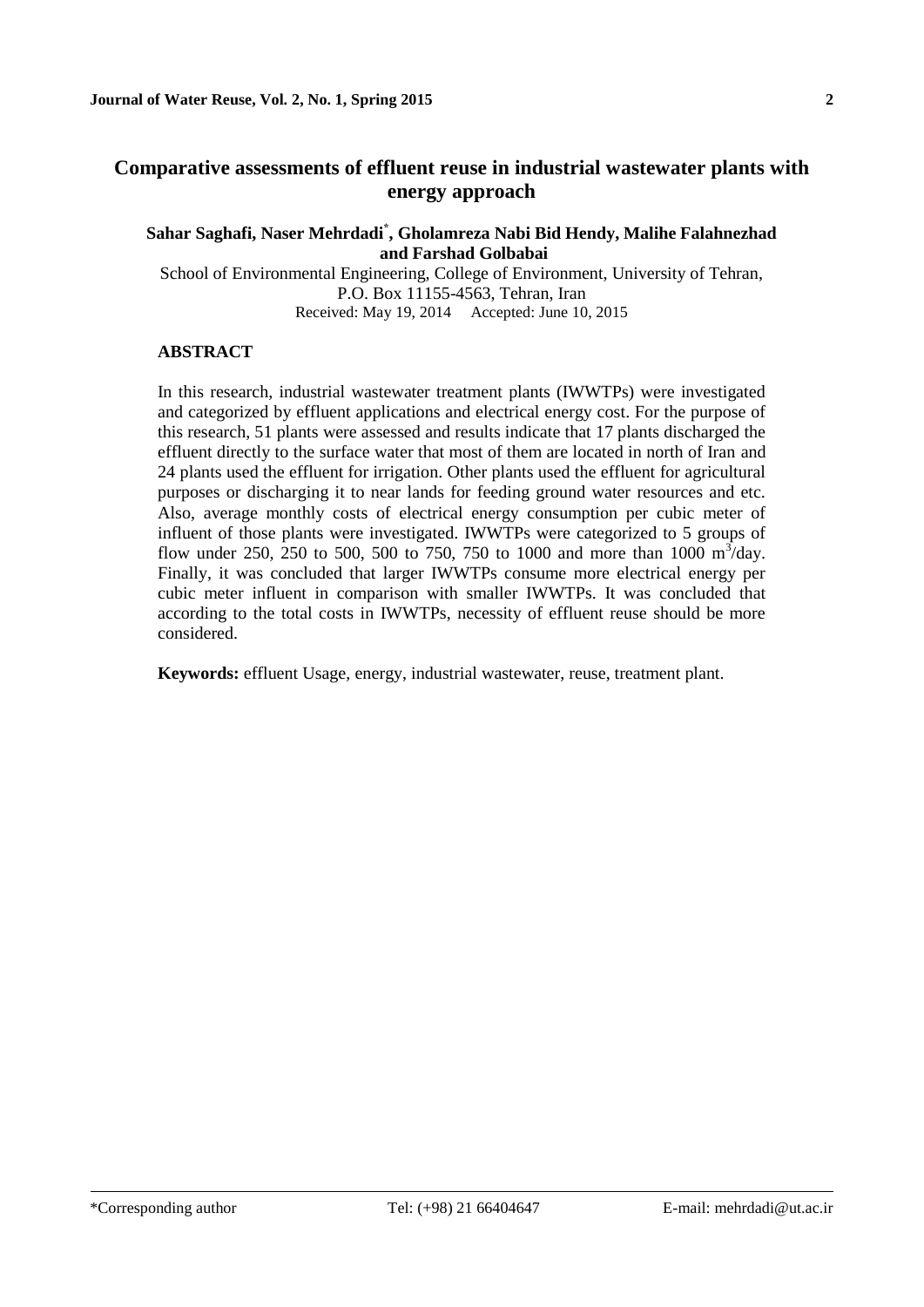# **Assessment of public awareness and acceptance towards usage of treated wastewater in Yazd city**

**Omid Golshiri and Mohammad Reza Alavi Moghaddam**

School of Civil and Environmental Engineering, Amirkabir University of Technology, P.O. Box 15875-4413, Tehran, Iran<br>Received: October 12, 2014 Accepted: Apr Accepted: April 11, 2015

## **ABSTRACT**

In addition to technical, economic and environmental factors, public acceptance plays an important role in successful treated wastewater reuse projects. The aim of this study is to evaluate Yazd citizens' awareness regarding water and wastewater issues and public acceptance towards wastewater reuse by questionnaire-type survey. For this purpose 250 questionnaires were distributed and filled out in various districts of Yazd city in June 2014. Study results showed that, only 13% of respondents had high awareness about water and wastewater issues. In general, the usage of treated wastewater in low human contact alternatives has more acceptability. Public health risk (85%) and redress of water resource shortages (81%) were the most influential factors on public acceptance. Respondents with higher level of awareness about water and wastewater issues have low favorable opinions regarding usage of treated wastewater.

**Keywords:** public acceptance, public awareness, treated wastewater, water recycling, Yazd city.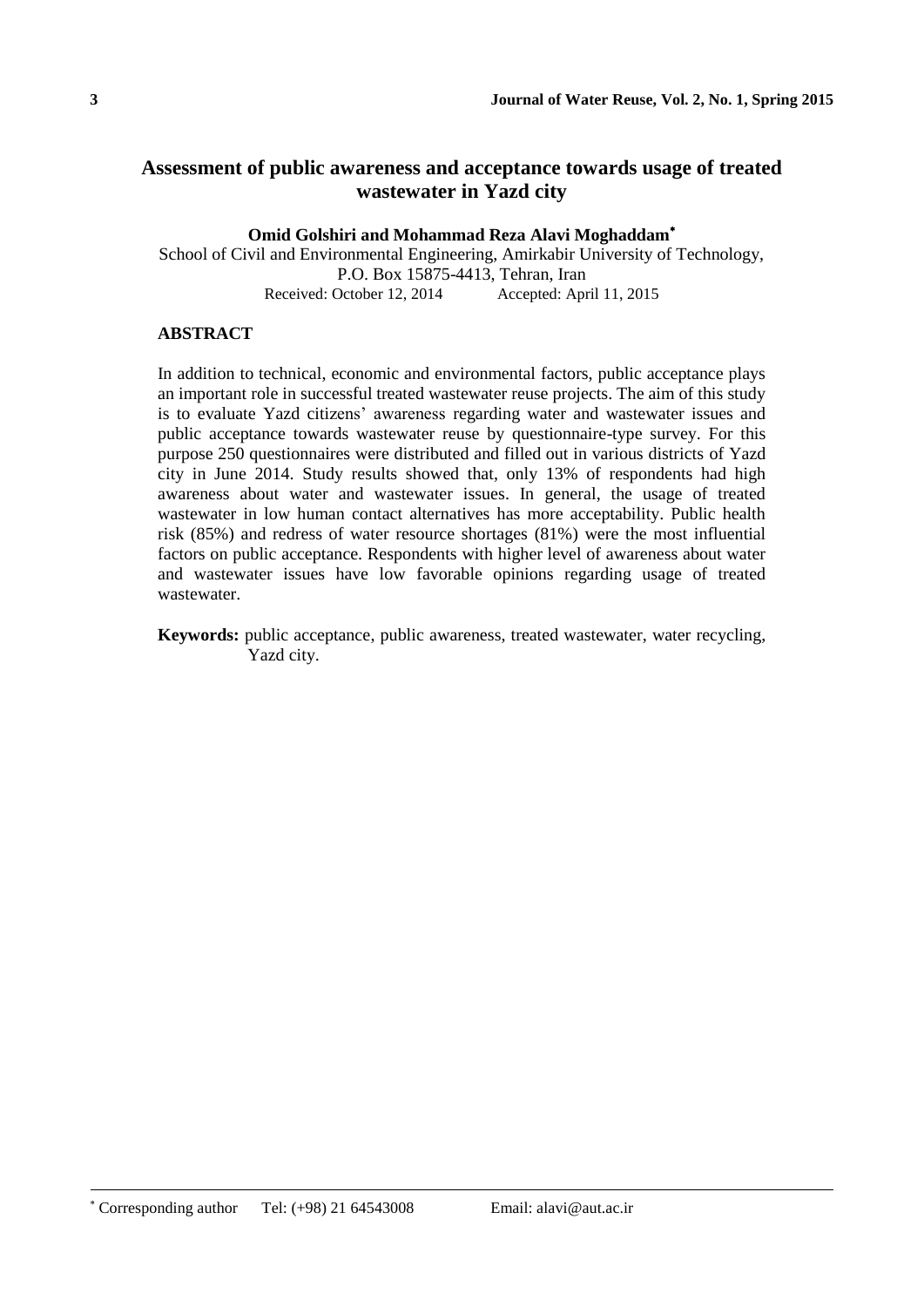# **Impact assessment of cultivating sunflower (***Helianthus annus* **L.) by treated municipal wastewater on growth, yield and soil properties**

**Gagik Badalians Gholikandi<sup>1</sup> , Shervin Jamshidi**<sup>1</sup> **2 \* and Ali Abrishami<sup>1</sup>**

1. School of Water and Environment, Shahid Beheshti University, P.O. Box 17765-1719, Tehran, Iran 2. Water and Wastewater Research Centre, Water Research Institute (WRI),

P.O. Box 16765-313, Tehran, Iran

Received: February 14, 2014 Accepted: June 15, 2015

### **ABSTRACT**

In this paper, the growth and yield of sunflower (*Helianthus annus* L.) in addition to the soil properties are compared and assessed according to three irrigation types. It uses treated municipal wastewater, well water and their equal mixture for irrigation. For this purpose, pot trials are carried out in 4 months having 10 liters volume using completely randomized design with three times replications. Experimental results verify that the dry weight and crop yield of sunflower are significantly higher by treated municipal wastewater. In details, the average of seed weight, plant height, capitulum diameter, and crop yield per pot are higher about 21%, 14%, 27%, and 40%, respectively. This is also observed that in the harvesting period, nitrogen, phosphor and potassium are significantly restored in the leaves, seeds, and stems, respectively. Soil experiments approve that the quality degradation is not significant and conversely it becomes more fertilized. It finally points to the potential safe reuse of secondary treated wastewater however it is recommended to be mixed with well water for irrigation.

**Keywords:** crop yield, municipal wastewater, reuse, soil, sunflower, wastewater treatment.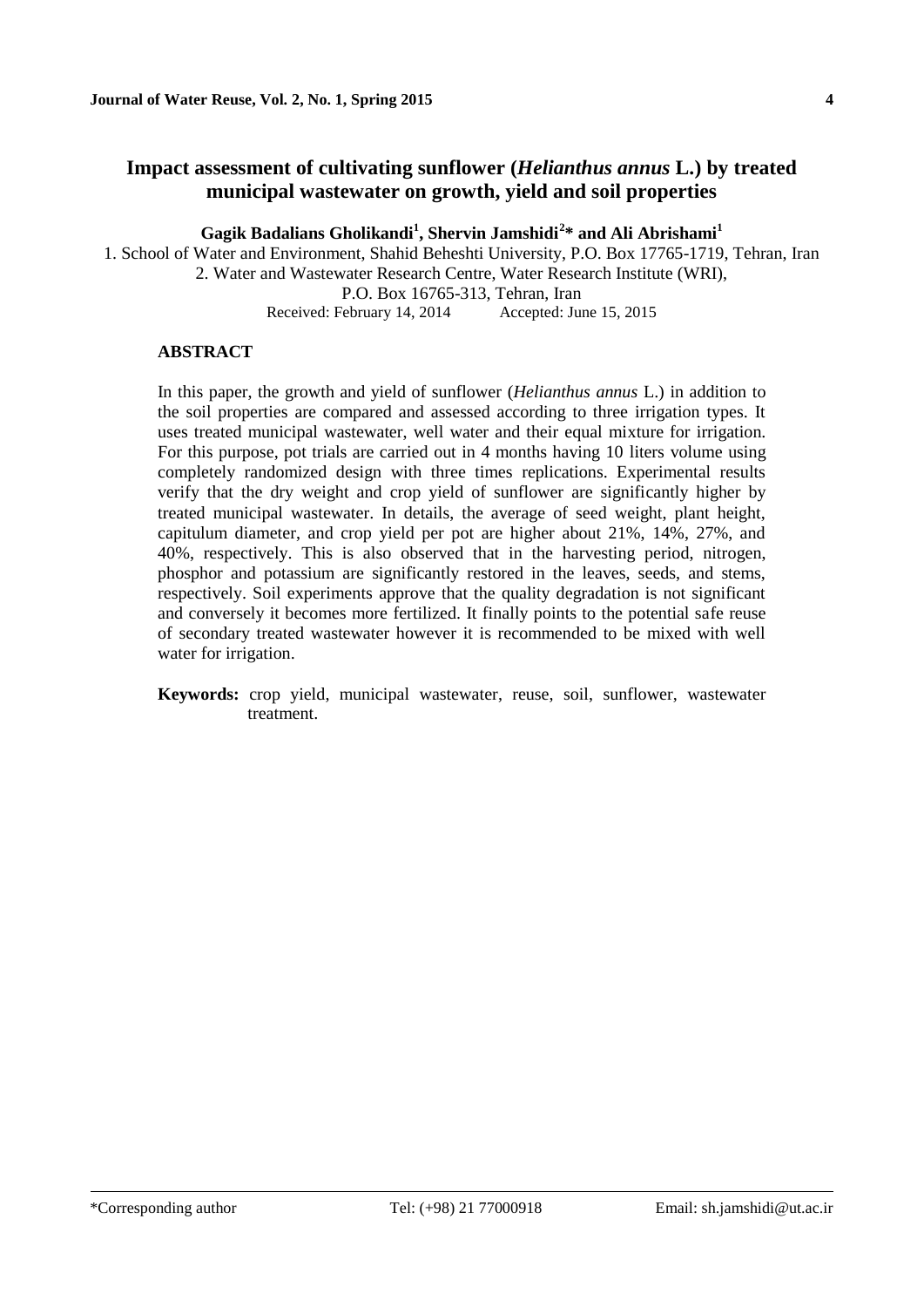# **Estimation of production potential of biogas and electricity from municipal sewage sludge in the Iran**

**Mostafa Davoudinejad<sup>1</sup> , Pouria Biparva<sup>2</sup> and Ahmad Akbarpour Tlouti<sup>1</sup>**

1. M.Sc. Graduated, School of Chemical Engineering, College of Engineering, University of Tehran, P.O. Box 11155-4563, Tehran, Iran 2. Faculty of Sciences, Sari Agricultural Sciences and Natural Resources University, P.O. Box 4818168984-578, Sari, Iran

Received: July 14, 2014 Accepted: June 14, 2015

## **ABSTRACT**

Producing biogas is the most common method of energy generation in municipal and industrial wastewater treatment plants in the world. Methane production rate depends on degradation rate of organic pollutants in wastewater, temperature and treatment process. Typical parameters for assessment of organic wastewater such as BOD or COD indicate the potential to produce methane. There is no accurate information about wastewater treatment plants in the country and exact calculation is not possible, so in this article, average amount for wastewater produced in the country and approximate coefficients were used. Based on demographic calculations, the maximum amount of methane produced from anaerobic digestion of sewage sludge produced in the country, is estimated about 219437.03 ton/ yr (more than 307.21  $\text{Mm}^3/\text{yr}$ , equivalent biogas is about 337595.43 ton/yr (more than 472.63  $\text{Mm}^3/\text{yr}$ ) and maximum electricity generation capacity is approximately 174.52 MW. Calculations show that, if the activated sludge treatment plants in the country equipped with anaerobic digesters and power generation systems such CHP, there is a potential to produce electricity about 44 MW. Furthermore, taking into account wastewater plants with anaerobic digester, a capacity of 22 MW electricity generation is attainable.

**Keywords:** biogas, digester, energy potential, IPCC method, wastewater.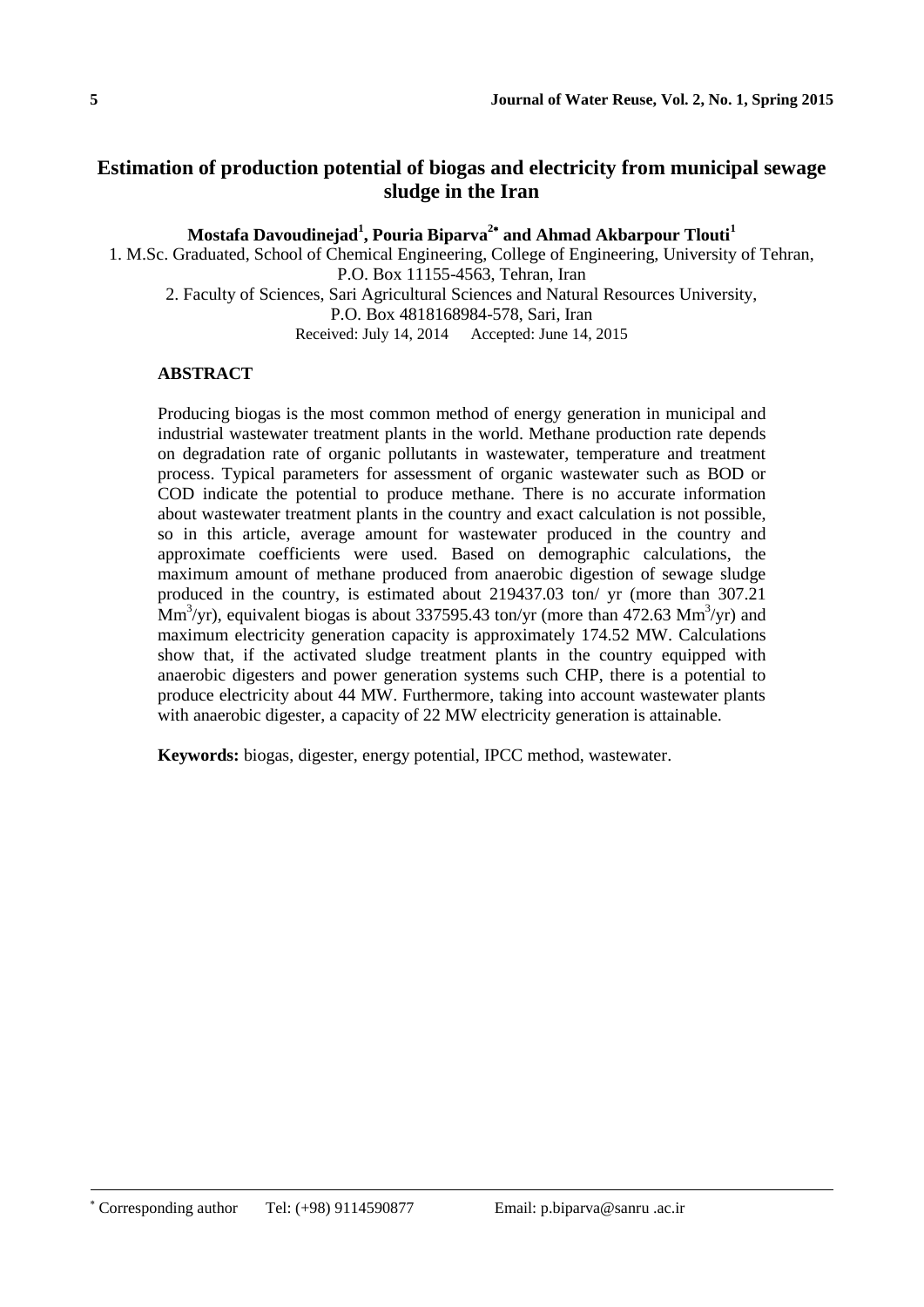# **Arsenic removal from synthetic water using activated carbon derived from walnut shell**

**Mohammad Javad Kazemi Balgeshiri<sup>1</sup> , Abolghasem Alighardashi<sup>1</sup> and Abdolreza Khaksar<sup>2</sup>**

1. Water and Environmental Engineering Faculty, Shahid Beheshti University, P.O. Box 16765-1719, Tehran, Iran 2. Water and Wastewater Research Centre, Water Research Institute (WRI), P.O. Box 16589-54381, Tehran, Iran Received: August 2, 2014 Accepted: June 8, 2015

#### Abstract

Increasing of fresh water consumption and consecutively drought periods caused reduction of renewable freshwater resources in recent years. One of the basic strategies to conquer this problem is using non-conventional water resources particularly reuse of polluted water. In this study, activated carbon derived from walnut shell was used as tertiary treatment. Activated carbon powder was used in laboratory-scale experiments and was used for arsenic removal from synthetic samples. Different parameters such as contact time, pH, concentration of adsorbate and adsorbent dose were investigated. The optimum equilibrium contact time, pH, concentration of adsorbate and adsorbent dose were achieved 3 minutes,  $6.5$ ,  $120 \text{ u}g/l$ and 0.4 g/l, respectively. The results indicate that the Freundlich isotherm (with  $R^2=0.977$ ) is more consistent with experimental data than Langmuir isotherm. Comparison of this study with other research studies indicates that low cost activated carbon derived from walnut has a high surface area and arsenic is well adsorbed up to 100 percent from aqueous solution.

**Keywords:** adsorption, arsenic, langmuir isotherm, walnut shell.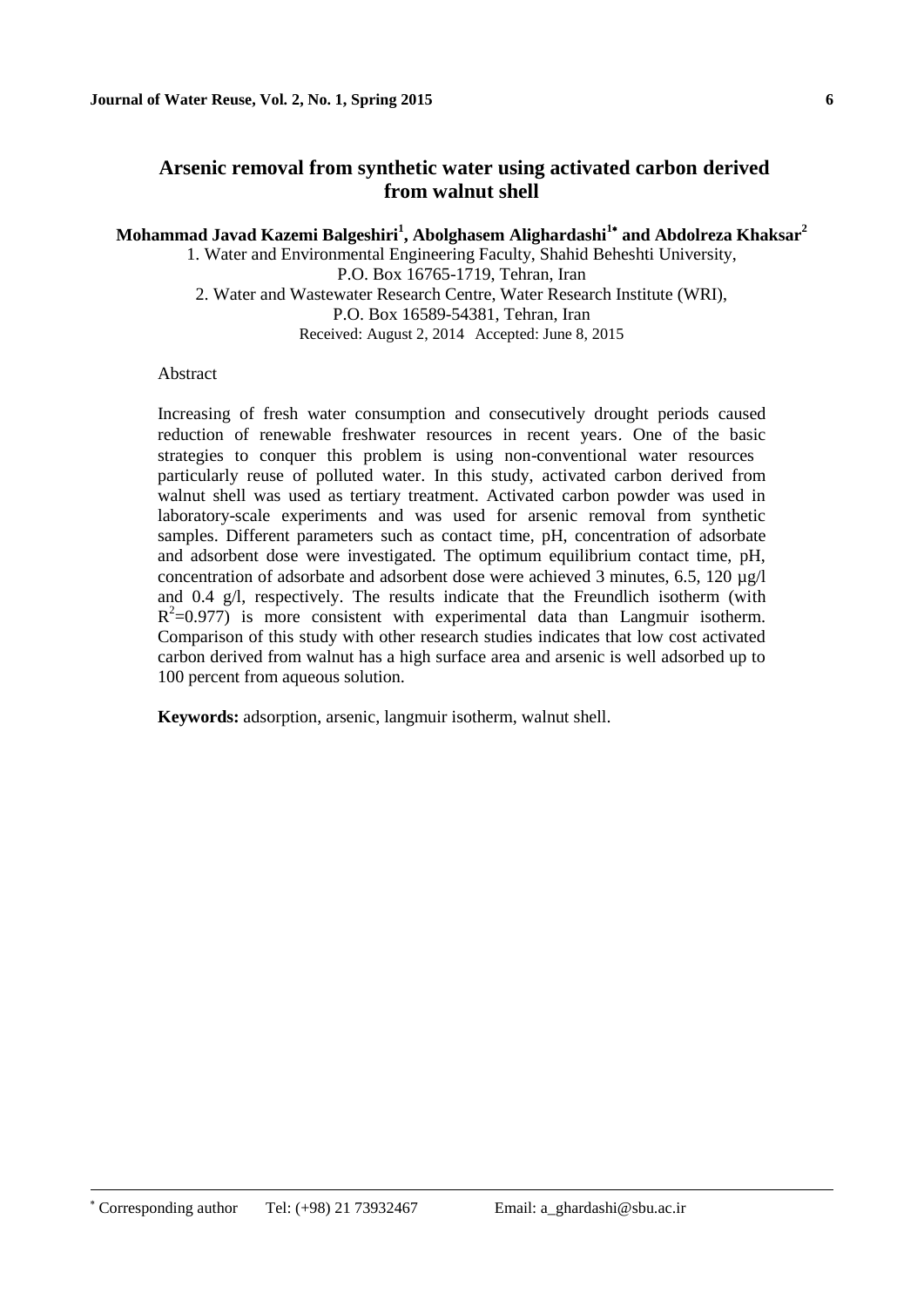# **Disinfection of municipal wastewater by the systems of suspended and immobilized nano-TiO** $_2$  **in the cement**

**Azam Yousefi**

Cement Research Center, Iran University of Science and Technology, P.O.Box 1684613114, Tehran, Iran School of Chemical Engineering, Iran University of Science and Technology, P.O. Box 1684613114, Tehran, Iran Received: November 1, 2014 Accepted: June 6, 2015

#### **ABSTRACT**

The photocatalytic activity of nano-TiO<sub>2</sub> has been used in inactivation of microorganisms, mainly in the form of suspension in a liquid or partially in an immobilized system. Using advanced oxidation processasa new approach has been used in the purification of water and wastewater. In this research, the systems of suspended (0.1  $g/L$ ) and immobilized nano-TiO<sub>2</sub> in the cement bed (0.1-2%) under a 160-Watt ultraviolet irradiation were used to study the antibacterial properties in water. The estimated nano-TiO<sub>2</sub> photocatalytic antimicrobial property was exhibited by the colony counting method of the viable bacteria. The test results of the nano- $TiO<sub>2</sub>$ suspension system indicated that nanoparticles don't have bactericidal effect on microorganisms in the dark condition, but in contrast, they exhibit high antimicrobial activity (>99%) under UV irradiation. Furthermore, the photocatalytic activity of the immobilized nano-TiO<sub>2</sub> system in cement bed showed that their antimicrobial properties play a role in bacterial killing (>80%) after UV irradiation and the most favorable concentration of nano-TiO<sub>2</sub> is found to be 1%, though the bacterial regrowth was observed in the dark condition after UV irradiation. Therefore, the beam source should be constantly turned on till the microorganisms exists in wastewater are killed by photocatalytic properties of nano- $TiO<sub>2</sub>$  and clean water is prepared.

**Keywords:** antimicrobial activity, cement, E. coli, nano-TiO<sub>2</sub>, photocatalytic property, wastewater.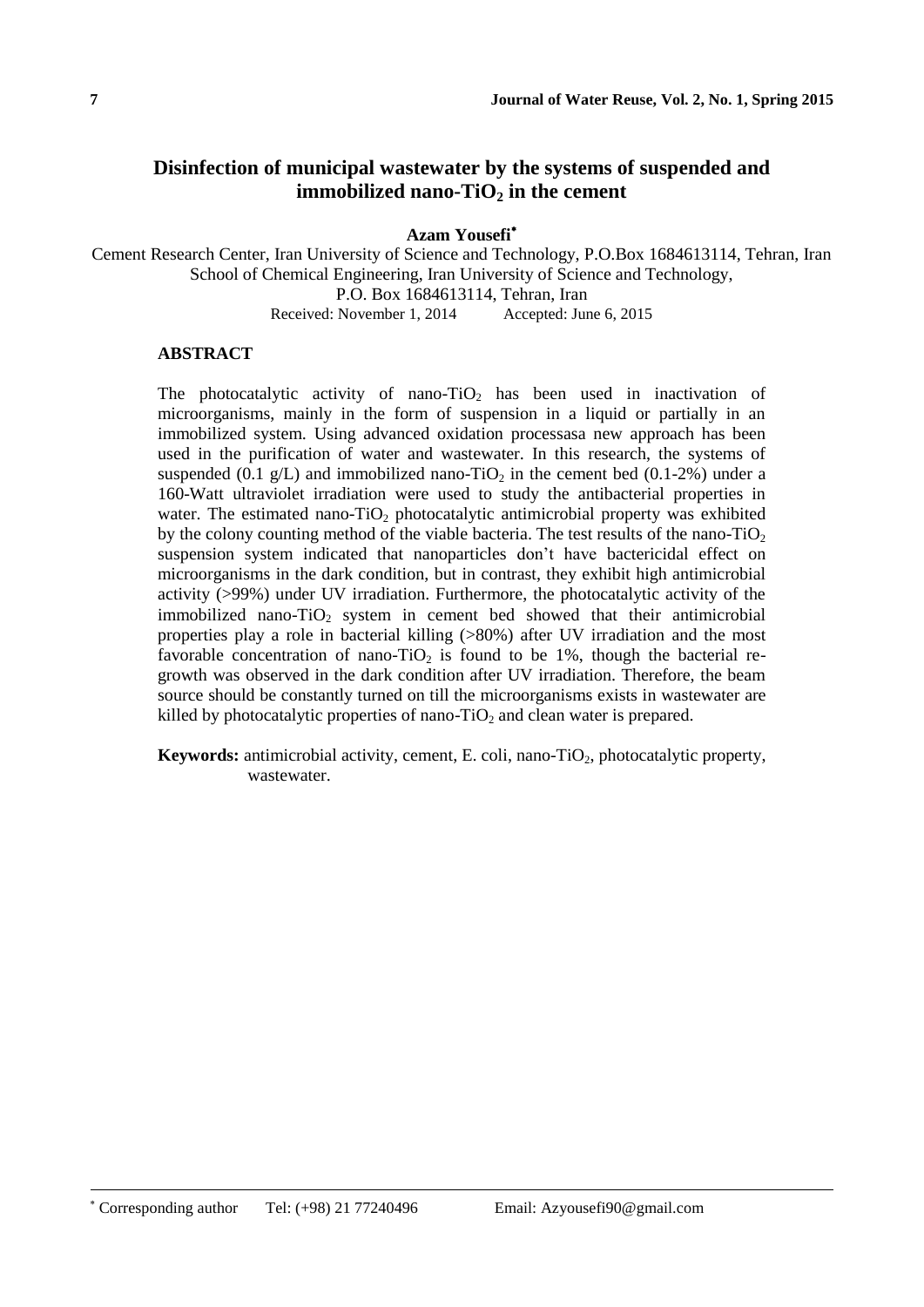## **Improving OSA process efficiency in sludge production reduction in SBR**

**Seyed Sajad Zare<sup>1</sup> , Sara Nazif<sup>1</sup> and Naser Mehrdadi<sup>2</sup>** 1. School of Civil Engineering, College of Engineering, University of Tehran, P.O. Box 11155-4563, Tehran, Iran 2. School of Environmental Engineering, College of Environment, University of Tehran, P.O. Box 11155-4563, Tehran, Iran. Received: May 19, 2014 Accepted: June 14, 2015

### **ABSTRACT**

OSA (Oxic Settling Anoxic) process is one of the sludge reduction methods. In this method an anaerobic reactor is placed in activated sludge recycling line for sludge reduction purpose. This method is getting popular because of possibility of its application in currently operating waste water treatment plants. In this research, the performance of OSA process in sludge reduction in SBR was improved through thermal and mechanical treatment of recycling activated sludge. An experimental pilot was developed for this purpose. Sludge was warmed up to 50, 70 and 90<sup>°</sup>C. A mechanical mixer with different voltages was used for mechanical treatment of sludge. By application of OSA process the sludge production was reduced up to 24% and COD removal efficiency was reduced from 90% to 86%. After thermal treatment the sludge production was reduced up to 48%. The sludge reduction would decrease to 34% when mechanical treatment is employed. Application of OSA method does not highly affect the effluent quality based on TSS and COD indicators, but the effluent quality is reduced in case of mechanical and thermal treatment.

**Keywords:** mechanical treatment, OSA, SBR, sludge reduction, thermal treatment.